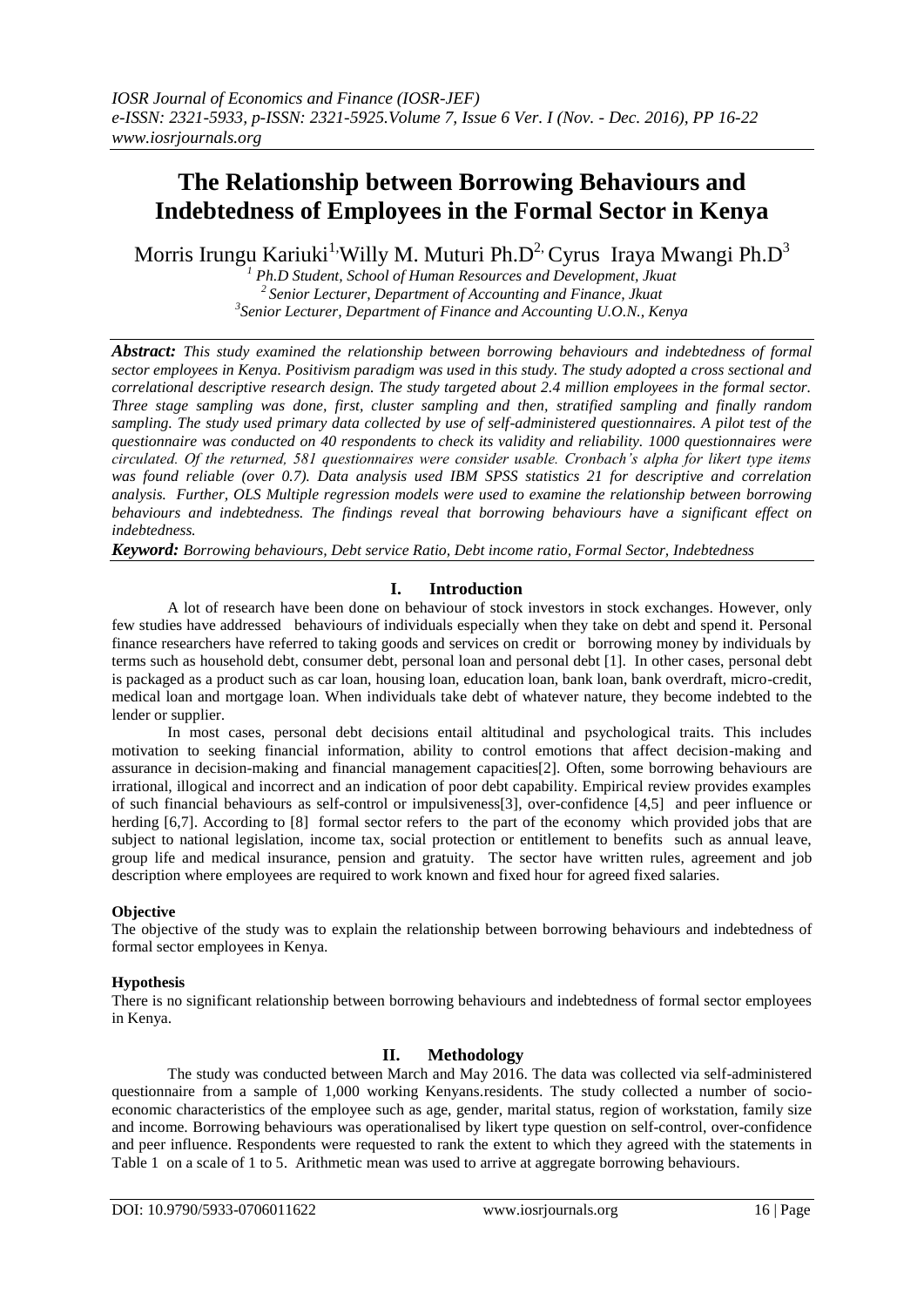Three dimensions of indebtedness were used. First, Debt Service Ratio (DSR) was computed using total debt repayment and gross disposable income. Second, Debt Income Ratio (DIR) was computed using total outstanding loan and gross disposable income. Finally, aggregate indebtedness (ID) was found by multiplication of DSR and DIR. The study used a positivism research philosophy, since the study was based on both existing theory and hypothesized relationship. A cross-sectional, correlational descriptive research design was used to accept the hypothesised relationship. The population of the study comprised about 2.4 Million employees in the formal sector in Kenya [9]. To arrive at the final respondents a three stage sampling was done, First the entire population was clustered into provinces. Three provinces (Coast, Central and Nairobi) were purposively selected while finally respondents were randomly targeted. Using Cochran's 1977 formulae, a minimum of 384 respondents were expected. Data analysis was carried out using SPSS version 21; descriptive statistics, Pearson's correration, ANOVA and OLS regression were used

#### **III. Results**

The questionnaire was pretested with 40 employed, Master of Business Administration (MBA), first years students from the University of Nairobi, Mombasa Campus. Cronbach's alpha was used to measure the reliability of the data collection instrument (internal consistency) where the emphasis was on all likert scale questions in the questionnaire. Self-control, over-confidence and peer influence likert questions had Cronbach's alpha of 0.814 which is good. Cronbach's alpha of less than 0.5 is unacceptable, between 0.5 and 0.6 is poor, between 0.6 and 0.7 is questionable, between 0.7 and 0.8 is acceptable, between 0.8 and 0.9 is considered good while over 0.9 is excellent [10]. Eight question were used since two were deleted so the Cronbach'salpha could be above 0.7.

The targeted respondents in the study were employees working in the formal sector in Kenya. 1,000 questionnaires were distributed; only 648 were returned. Of the returned questionnaires, 67 were rejected because they were not satisfactorily complete. Similar studies have sampled the same number of respondents. For example, [11] using structured questionnaire; 516 respondents were realized. Another related study by [12] which measured the over-indebtedness of micro-borrowers in Ghana conducted an in-depth survey of 531 micro debtors. Yet another study by [13] determined the relationship between financial behaviour and financial position of urban households in Malaysia used 916 questionnaires. While [14] in their study on mortgage risks, debt literacy and financial advice finally settled on sample of 459 households.

| Table 1. Responses on borrowing behaviours                 |            |      |            |               |            |      |       |
|------------------------------------------------------------|------------|------|------------|---------------|------------|------|-------|
|                                                            | <b>VLE</b> | LE   | <b>ME</b>  | GE            | <b>VHE</b> | Mean | Std.  |
| Item                                                       | %          | 0⁄6  | 0⁄6        | $\frac{0}{6}$ | %          |      | Dev   |
|                                                            |            |      |            |               |            |      |       |
| *I am impulsive in the manner in which i borrow            | 54.5       | 11.0 | 17.4       | 6.8           | 10.2       | 2.07 | 1.382 |
| and spend the loans                                        |            |      |            |               |            |      |       |
| I sometimes borrow to balance my personal budget 53.2      |            |      | 11.5 17.7  | 10.0          | 7.7        | 2.07 | 1.340 |
| (expenses and incomes)                                     |            |      |            |               |            |      |       |
| I compare loan products among different lenders 19.9       |            | 7.2  | 16.8       | 17            | 39.1       | 3.48 | 1.540 |
| before final decision to borrow                            |            |      |            |               |            |      |       |
| have obtained salary advances to bridge my 61.4<br>L       |            | 9.9  | $10.6$ 6.9 |               | 11.2       | 1.97 | 1.416 |
| financial deficit                                          |            |      |            |               |            |      |       |
| *When faced with a financial challenge, I have a hard 39.8 |            | 13.3 | 17.2       | 8.6           | 21.2       | 2.58 | 1.576 |
| time figuring out a solution                               |            |      |            |               |            |      |       |
| My ability to manage my loan finances is excellent         | 14.7       | 14.4 | 30.6       | 19.8          | 20.5       | 3.17 | 1314  |
| Whenever I make debt plans, they work as planned           | 12.3       | 15.3 | 34.6       | 18.2          | 19.7       | 3.18 | 1.259 |
| I observe and discuss debt matters with peers before       | 62.3       | 15.4 | 11.6       | 5.5           | 5.2        | 1.76 | 1.172 |
| deciding to borrow                                         |            |      |            |               |            |      |       |
| I select loan products recommended by friends and 59.3     |            | 18.7 | $13.4$ 4.0 |               | 4.6        | 1.76 | 1.116 |
| workmates                                                  |            |      |            |               |            |      |       |
| I have borrowed to acquire assets recommended or 61.2      |            | 13.6 | 12.0       | 5.8           | 7.4        | 1.85 | 1.269 |
| commonly owned by my friends and workmates                 |            |      |            |               |            |      |       |

| Table 1: Responses on borrowing behaviours |  |
|--------------------------------------------|--|
|--------------------------------------------|--|

N=581, Cronbach's alpha= 0.814; VVE=Very Low Extent, LE = Low Extent, ME = Moderate Extent, HE =

 $N=581$ , Cronbach's alpha= 0.814; VVE=Very Low Extent, LE = Low Extent, ME = Moderate Extent, HE = High Extent, VHE= Very High Extent, Deleted\*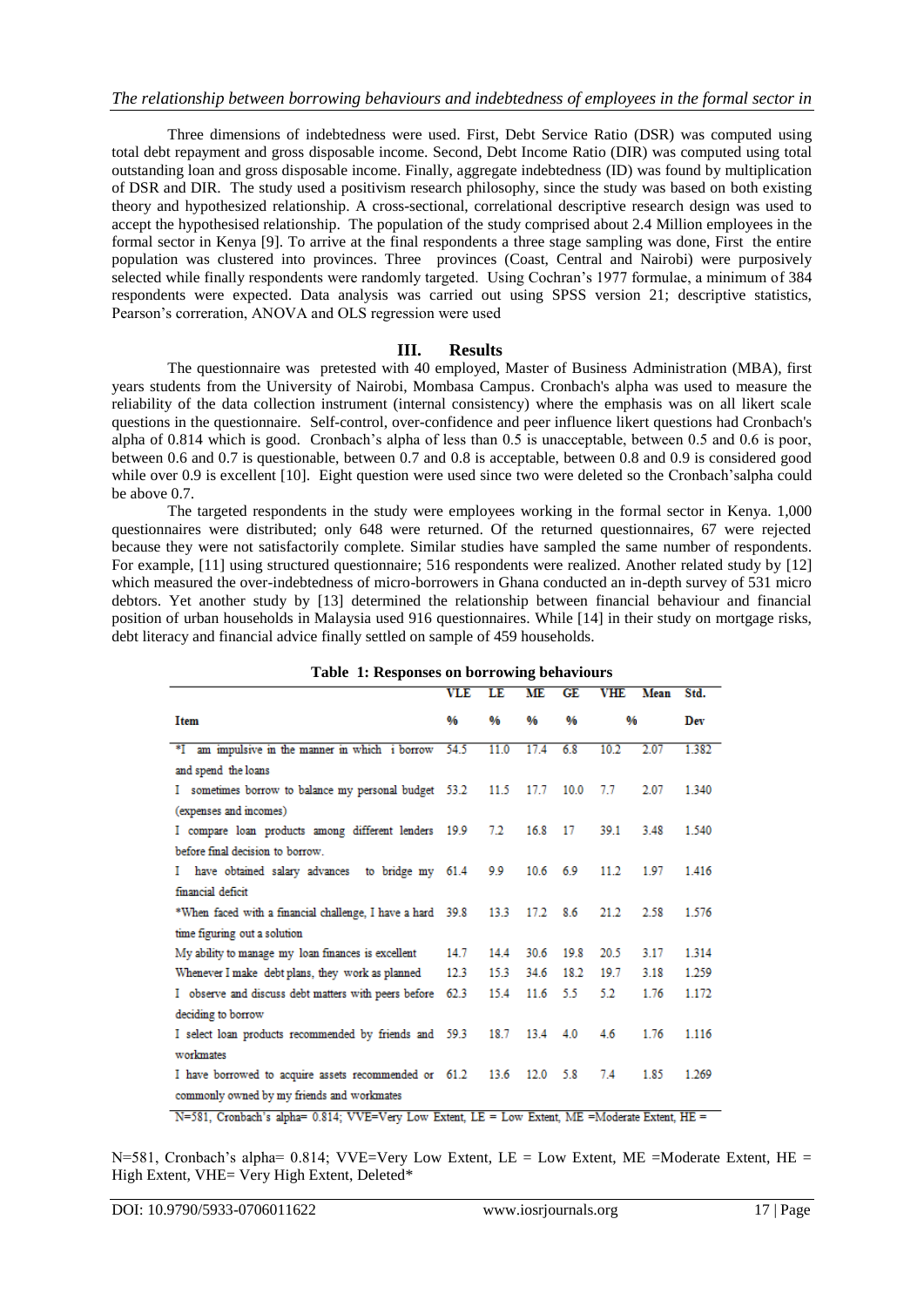The first four statements measured self-control, the next three measured over-confidence while the last three measured peer influence. Low self-control, over-confidence and high peer influence while making debt decision is associated with debt illiteracy. Therefore, statements measuring these borrowing behaviours were re-coded; where the likert scale 1 was coded as 5, 2 as 4, 4 as 2 and 5 as 1. This is because respondents who rated themselves as having "low extent" on the likert scale statement were deemed to be debt literate. However, responses on the statement, "When faced with a financial challenge, I have a hard time figuring out a solution." was not re-coded since over-confidence is already alluded.

### **5.1 Self-control**

The finding in Table 1 indicate that the respondents have high self-control (Mean = 4.03); 55 % of the respondents reported that they were not impulsive compared with 48 % in a study by [3]. Yet 10.2 % of the respondents agreed they were impulsive compared with 9.2% in the study by [3].

|            |                       | <b>Sum of Squares</b> | Df  | <b>Mean Square</b> | F     | Sig.  |
|------------|-----------------------|-----------------------|-----|--------------------|-------|-------|
| <b>DSR</b> | Between Groups        | 0.693                 | 8   | 0.087              | 3.091 | 0.002 |
|            | Within Groups         | 10.897                | 389 | 0.028              |       |       |
|            | Total                 | 11.590                | 397 |                    |       |       |
| <b>DIR</b> | <b>Between Groups</b> | 451.157               | 8   | 56.395             | 1.377 | 0.205 |
|            | Within Groups         | 15158.021             | 370 | 40.968             |       |       |
|            | Total                 | 15609.178             | 378 |                    |       |       |
| ID         | <b>Between Groups</b> | 359.544               | 8   | 44.943             | 3.105 | 0.002 |
|            | Within Groups         | 5326.401              | 368 | 14.474             |       |       |
|            | Total                 | 5685.945              | 376 |                    |       |       |

**Table 2:ANOVA: Self-control**

High self-control refers to rational borrowing behaviour, which utilises fully the cognitive ability of an individual. Such persons are less likely to prefer instant gratification to long-term goals. While low self-control has a positive relationship with indebtedness due to myopia and framing biases [15]. Consistent with [15], results in Table 2 show dependence between self-control and DSR and ID were significant (p-value < 0.05). Yet another study by [13] found, using Pearson correlation ( $R = 0.237$ ), that household's financial position was dependent on its locus of control among other factors. Locus of control represents the degree of control the household has on financial matter. [3] also found that self-control problems are positively related with indebtedness, but unfortunately, individuals cannot be educated on it.

#### **5.2 Over-confidence**

Reviewing Table 1, majority of the respondents have moderate confidence (Mean = 2.68).

|            |                       | <b>Sum of Squares</b> | Df  | <b>Mean Square</b> | F     | Sig. |
|------------|-----------------------|-----------------------|-----|--------------------|-------|------|
| <b>DSR</b> | Between Groups        | .554                  | 12  | .046               | 1.647 | .075 |
|            | Within Groups         | 14.372                | 513 | .028               |       |      |
|            | Total                 | 14.926                | 525 |                    |       |      |
| <b>DIR</b> | <b>Between Groups</b> | 463.530               | 12  | 38.628             | .902  | .545 |
|            | Within Groups         | 21114.338             | 493 | 42.828             |       |      |
|            | Total                 | 21577.868             | 505 |                    |       |      |
| ID         | <b>Between Groups</b> | 336.295               | 12  | 28.025             | 1.800 | .045 |
|            | <b>Within Groups</b>  | 7628.134              | 490 | 15.568             |       |      |
|            | Total                 | 7964.429              | 502 |                    |       |      |

#### **Table 3:ANOVA: Over-confidence**

Reviewing Table 1, majority of the respondents have moderate confidence (Mean = 2.68). Results in Table 3 show the relationship between over-confidence and ID was significant (p-value  $< 0.045$ ) but not with DSR and DIR. Over-confidence in debt decisions bars full utilisation of the acquired debt knowledge due to the illusion of control, payment bias and status quo bias. To make the matter worse, respondents who are overconfident are less likely to consider themself impulsive. It also blocks avenues to widening their knowledge by, for instance, seeking debt advice [16].

#### **5.3 Peer influence**

Reviewing finding in Table 1 show that a good majority of the respondents (over 59 % ) took the very low extent for the three items on peer effects (mean  $= 4.22$ ). This means majority of the respondents have low peer influence when making debt decisions and hence are debt literate. Theoretically, individual will prefer behaviour of their reference group to outsiders, a phenomenon called in-group bias. In-group bias is due to peer pressure. Peer influence emanated from unconscious external influence, which affects the quality of decisions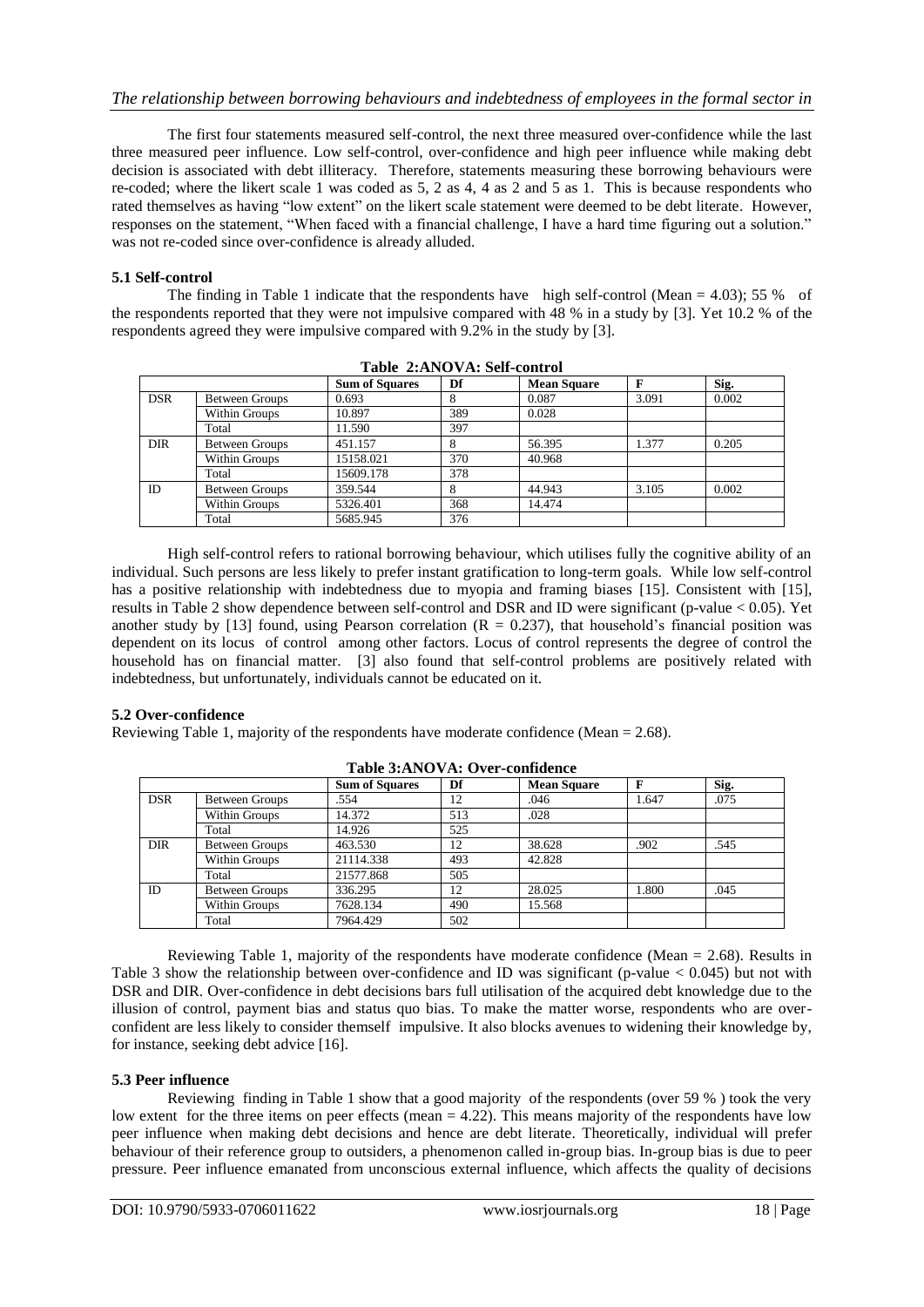made. Often, peer influence in personal finances affects spending decision due to social comparison (Finke, 2011). Hence, in line with the relative income hypothesis; a lower income earner becomes tempted to take up debt to compete with a higher income earner.

|            |                       | 1 WHIP 11 11 1 V 1 1 1 1 VVI IIII WAILLY<br><b>Sum of Squares</b> | Df  | <b>Mean Square</b> | F     | Sig. |
|------------|-----------------------|-------------------------------------------------------------------|-----|--------------------|-------|------|
| <b>DSR</b> | Between Groups        | .482                                                              | 13  | .037               | 1.311 | .202 |
|            | Within Groups         | 13.600                                                            | 481 | .028               |       |      |
|            | Total                 | 14.082                                                            | 494 |                    |       |      |
| <b>DIR</b> | Between Groups        | 775.932                                                           | 13  | 59.687             | 1.449 | .133 |
|            | Within Groups         | 18989.725                                                         | 461 | 41.192             |       |      |
|            | Total                 | 19765.657                                                         | 474 |                    |       |      |
| ID         | <b>Between Groups</b> | 301.500                                                           | 13  | 23.192             | 1.514 | .109 |
|            | Within Groups         | 7017.806                                                          | 458 | 15.323             |       |      |
|            | Total                 | 7319.306                                                          | 471 |                    |       |      |

**Table 4: ANOVA: Peer influence**

ANOVA results in Table 4 show the relationship between peer influence and ID and its dimension was insignificant (p-value  $> 0.05$ ).

|                    | Self-control |      |       | Over-confidence |       | <b>Peer influence</b> | <b>Aggregated Borrowing</b><br>behaviours |      |  |
|--------------------|--------------|------|-------|-----------------|-------|-----------------------|-------------------------------------------|------|--|
|                    | F            | Sig. | F     | Sig             | F     | Sig.                  | F                                         | Sig. |  |
| Province           | .466         | .880 | 5.128 | .000            | 2.467 | .003                  | 1.591                                     | .004 |  |
| Sector             | 1.345        | .219 | 1.430 | .148            | .679  | .784                  | .995                                      | .492 |  |
| Occupation         | 2.466        | .013 | 1.098 | .359            | .341  | .985                  | .918                                      | .657 |  |
| Management level   | .975         | .455 | .349  | .979            | .406  | .968                  | .988                                      | .506 |  |
| Gender             | 1.765        | .082 | 1.408 | .157            | 1.220 | .261                  | 1.230                                     | .117 |  |
| Age                | 2.527        | .011 | 1.137 | .327            | .503  | .923                  | 1.304                                     | .065 |  |
| Marital status     | .770         | .630 | 1.460 | .135            | .615  | .843                  | .923                                      | .647 |  |
| Family size        | 1.140        | .335 | .927  | .519            | .543  | .897                  | 1.166                                     | .188 |  |
| level of education | 2.479        | .012 | 1.710 | .061            | 2.034 | .017                  | .577                                      | .996 |  |
| Work experience in | 1.349        | .217 | 1.579 | .093            | .498  | .926                  | 1.063                                     | .354 |  |
| vears              |              |      |       |                 |       |                       |                                           |      |  |
| housing type       | 1.742        | .087 | .777  | .075            | .925  | .526                  | 1.005                                     | 471  |  |
| rural/urban        | .674         | .717 | 2.112 | .015            | 1.656 | .067                  | 1.446                                     | .017 |  |
| Level of income    | 1.055        | .394 | 1.277 | .228            | 1.021 | .430                  | .824                                      | .832 |  |

**Table 5: ANOVA: Borrowing behaviour**

ANOVA results in Table 5 revealed that occupation, age and education predicted significantly (pvalues < 0.05) the self-control level of the respondents. The trend for self-control using age followed a "u" shape, with the middle aged having the least mean (3.98). Also, those with higher education were found to have high self-control. Lastly, those in financial and professional services had the highest mean (4.25) of self-control. This is perhaps because of cumulative exposure with financial matters. Inconsistent with prior studies, ANOVA results significantly (p-values < 0.05) associated over-confidence with province and urban/rural; all other socioeconomic characteristics were insignificant. For example, men generally are over-confident than women [18,2]. [17] found the young have high financial knowledge but lower financial confidence and the more schooled had greater confidence. This means confidence is directly related to experience with debt environment, practical or otherwise. Also, these results are inconsistent with a study by [19] who found that confidence declines with age. ANOVA results in Table 5 show a significant (p-value  $\lt$  0.05) difference in over-confidence among rural/urban respondents . The means for the urban and rural respondents were 2.65 and 2.68 respectively. In addition, it is not clear why respondents in Central province were over-confident (mean =2.88). Over-confidence usually blur debt literacy and is only positively associated with over-indebtedness because such respondents are likely to act on subjective probability in the debt market.

ANOVA results show a significant (p-value < 0.05) difference between peer effect province, and also with education level of the respondents. Pearson correlation results show that there is significant negative relationship between peer influence and education levels (p-value  $= 0.000$ ) with the low educated having higher peer influence. However, the ANOVA results on the relationship between peer effects and indebtedness and its dimensions were statistically insignificant (p-value  $> 0.05$ ). This is inconsistent with [20] who found a positive association between peer effects and indebtedness. This surprisingly goes against the current trend of peer to peer lending platforms, popularly known as *"chamas".* In addition, it is not clear why respondents in Central province have the best peer influence (mean = 4.34).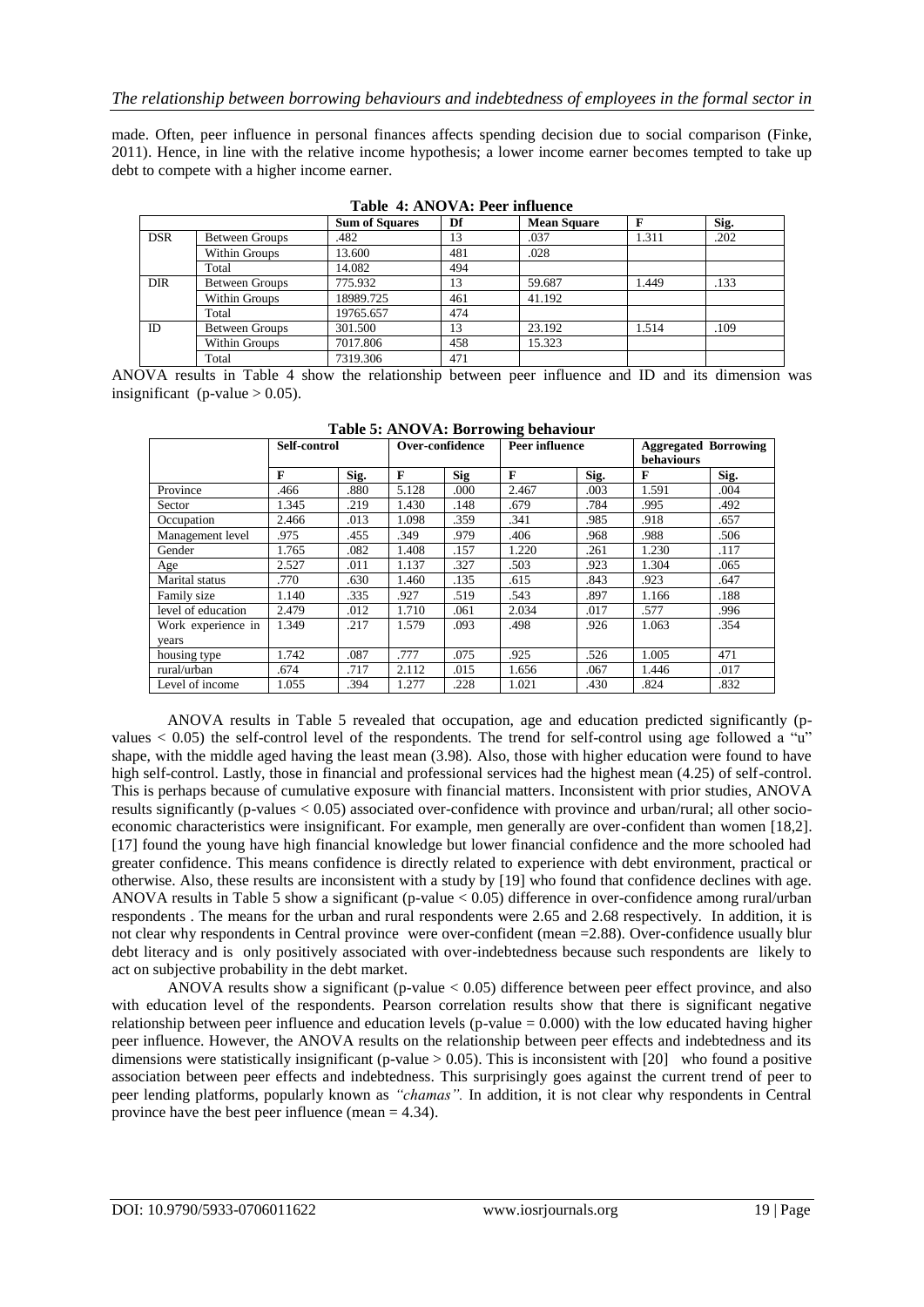|                |                                                                                                                          |            | $\mathfrak{D}$ | 3           | 4                     | <b>DSR</b> | DIR      | ID |
|----------------|--------------------------------------------------------------------------------------------------------------------------|------------|----------------|-------------|-----------------------|------------|----------|----|
| Self control   | Pearson Correlation                                                                                                      |            |                |             |                       |            |          |    |
|                | $Sig. (2-tailed)$                                                                                                        |            |                |             |                       |            |          |    |
| Overconfidence | Pearson Correlation                                                                                                      | $-.097*$   |                |             |                       |            |          |    |
|                | $Sig. (2-tailed)$                                                                                                        | .041       |                |             |                       |            |          |    |
| Peer influence | <b>Pearson Correlation</b>                                                                                               | $.161**$   | $.132***$      |             |                       |            |          |    |
|                | $Sig. (2-tailed)$                                                                                                        | .001       | .002           |             |                       |            |          |    |
| Borrowing      | Pearson Correlation                                                                                                      | $.796**$   | $-.052$        | $.416^{**}$ |                       |            |          |    |
| behaviours     | $Sig. (2-tailed)$                                                                                                        | .000       | .229           | .000        |                       |            |          |    |
| <b>DSR</b>     | Pearson Correlation                                                                                                      | $-.204$ ** | .061           | $-.058$     | $-.137$ <sup>**</sup> |            |          |    |
|                | $Sig. (2-tailed)$                                                                                                        | .000       | .160           | .200        | .004                  |            |          |    |
| <b>DIR</b>     | Pearson Correlation                                                                                                      | $-.151***$ | .041           | $-.041$     | $-.141***$            | $.627**$   |          |    |
|                | $Sig. (2-tailed)$                                                                                                        | .003       | .356           | .367        | .003                  | .000       |          |    |
| ID             | Pearson Correlation                                                                                                      | $-.216$ ** | .060           | $-.058$     | $-.169$ <sup>**</sup> | $.788***$  | $.911**$ |    |
|                | $Sig. (2-tailed)$                                                                                                        | .000       | .181           | .209        | .000.                 | .000       | .000     |    |
|                | *. Correlation is significant at the 0.05 level (2-tailed). **. Correlation is significant at the 0.01 level (2-tailed). |            |                |             |                       |            |          |    |

**Table 6: Correlation Matrix**

Results in Table 6 shows that there was a weak negative correlation between DSR, DIR, ID and self-control, peer influence and aggregate borrowing behaviours while there is a weak positive correlation between DSR, DIR, ID and over-confidence. The strongest positive correlation was between ID and DIR (0.911) whereas the weakest correlation of 0.041was found between over-confidence and DIR. The correlations between overconfidence and peer influence on one hand, and ID, DSR and DIR on the other were insignificant while those among self-control and aggregate borrowing behaviours on one hand and ID, DSR and DIR on the other are significant. The correlation coefficients among borrowing behaviour and its indicators were less than 0.9. Therefore, there was no problem of multicollinearity. Further, Kaiser-Meyer-Olkin measure of sampling adequacy for aggregate borrowing behaviours ID, DSR and DIR was 0.594. Bartlett's Test of Sphericity for aggregate borrowing behaviours ID, DSR and DIR were significant (p-values = 0.000,  $\chi$  =1335.389). The importance of each variable in the models was checked by looking at the communalities. No variable had communalities of less than 0.5 to warrant removal. The eigen values was set to include values 0.01 so that it could capture all values of DSR.

#### **5.4 Correlation between borrowing behaviours and indebtedness**

Analyzing Table 6 shows that there is a weak negative correlation  $(R = -0.169, p -value = 0.000)$  between borrowing behaviours and ID while Table 7 indicated that borrowing behaviours explains 2.9 % of the variation in ID. It follows that other factors outside debt experiences explain 97.1 % of variation in ID.

|            |                                                    | Tuble 77 Incredit results of bollowing being hours and indebtedness |                    |        |       |  |  |  |  |  |  |  |
|------------|----------------------------------------------------|---------------------------------------------------------------------|--------------------|--------|-------|--|--|--|--|--|--|--|
| Model      | <b>Sum of squares</b>                              |                                                                     | <b>Mean square</b> |        | Sig.  |  |  |  |  |  |  |  |
| Regression | 211.834                                            |                                                                     | 211.834            | 13.850 | 0.000 |  |  |  |  |  |  |  |
| Residual   | 7204.112                                           |                                                                     | 15.295             |        |       |  |  |  |  |  |  |  |
| Total      | 7415.946                                           | 472                                                                 |                    |        |       |  |  |  |  |  |  |  |
|            | $R = 0.169$ , $R^2 = 0.029$ , $\Delta R^2 = 0.027$ |                                                                     |                    |        |       |  |  |  |  |  |  |  |

**Table 7: Regression results of borrowing behaviours and Indebtedness**

The model to be tested was

<sup>0</sup> <sup>1</sup>X<sup>1</sup> <sup>i</sup> *Y* ........................................................................Equation (1)

Where:

 $Y =$  indebtedness (ID)

 $\beta_0$  = level of ID in the absence of borrowing behaviours

 $\beta_1$  = intercept for the independent variable

 $X_1$  = borrowing behaviours

 $\mathcal{E}_i$  = error term

The model was found to be valid  $(F(1.471) = 13.850$ , p-value = 0.000). Details of the model are found in Table 8. The fitted model equation using the unstandardised coefficients is  $Y = 6.724 - 0.964X_1$  while the fitted model using the standardised coefficients is  $Y = -0.169X_1$ .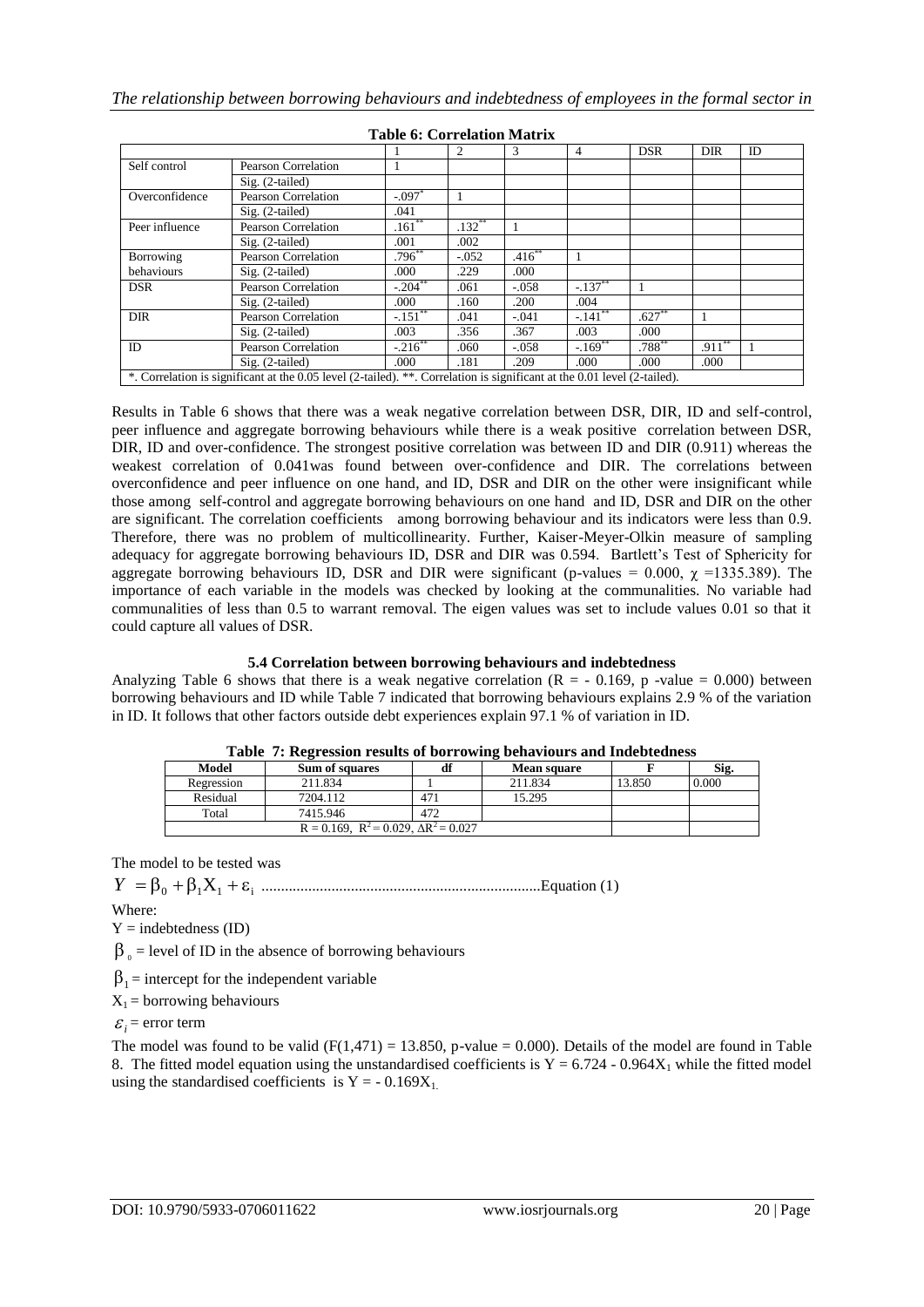|                      | Table 5: Regression coefficients of portowing behaviours and indebtedness |          |                       |       |                     |          |  |       |            |  |  |
|----------------------|---------------------------------------------------------------------------|----------|-----------------------|-------|---------------------|----------|--|-------|------------|--|--|
|                      | Unstandardized                                                            |          | <b>Standard error</b> |       | <b>Standardized</b> |          |  |       |            |  |  |
| Model                | Beta $(\Box)$                                                             |          |                       |       | Beta $(\Box)$       |          |  | Sig.  | <b>VIF</b> |  |  |
| Constant             |                                                                           | 6.724    |                       | 0.961 |                     | 7.001    |  | 0.000 |            |  |  |
| Borrowing behaviours |                                                                           | $-0.964$ |                       | 0.259 | 0.169               | $-3.721$ |  | 0.000 | .000       |  |  |

## **Table 8: Regression coefficients of borrowing behaviours and indebtedness**

#### **5.5 Correlation between borrowing behaviours and debt service ratio**

Analyzing Table 6 shows that there is a weak negative correlation ( $R = -0.137$ , p -value = 0.004) between borrowing behaviours and DSR while Table 9 indicated that borrowing behaviours explains 1.9 % of the variation in DSR. It follows that other factors outside debt experiences explain 98.1 % of variation in DSR

| Table 9: Regression results of borrowing behaviours and debt service ratio |  |  |  |  |  |  |  |  |
|----------------------------------------------------------------------------|--|--|--|--|--|--|--|--|
|----------------------------------------------------------------------------|--|--|--|--|--|--|--|--|

|                                    | -<br>-                                             |    |                    |       |       |  |  |  |  |  |  |
|------------------------------------|----------------------------------------------------|----|--------------------|-------|-------|--|--|--|--|--|--|
| <b>Model</b>                       | <b>Sum of squares</b>                              | Df | <b>Mean square</b> |       | Sig.  |  |  |  |  |  |  |
| Regression                         | 0.269                                              |    | 0.269              | 9.289 | 0.002 |  |  |  |  |  |  |
| 0.029<br>14.173<br>Residual<br>489 |                                                    |    |                    |       |       |  |  |  |  |  |  |
| Total                              | 14.442<br>490                                      |    |                    |       |       |  |  |  |  |  |  |
|                                    | $R = 0.137$ , $R^2 = 0.019$ , $\Delta R^2 = 0.017$ |    |                    |       |       |  |  |  |  |  |  |

The model to be tested was

<sup>0</sup> <sup>1</sup>X<sup>1</sup> <sup>i</sup> *Y<sup>1</sup>* ...........................................................................Equation (2)

Where:

Y= debt service ratio (DSR)

 $\beta_0$  = level of DSR in the absence of borrowing behaviours

 $\beta_2$  = intercept for the independent variable

X2=borrowing behaviours

 $\mathcal{E}_i$  = error term

The model was found to be valid  $(F(1,489) = 9.289, p-value = 0.002)$ . Details of the model are found in Table 10. The fitted model equation using the unstandardised coefficients is  $Y_1 = 0.430 - 0.034X_1$  while the fitted model using the standardised coefficients is  $Y_1 = -0.137X_1$ .

## **Table 10: Regression coefficients of borrowing behaviours and debt service ratio**

| Model                | <b>Jnstandardized</b><br>Beta $(\Box)$ |       | <b>Standard</b><br>error |          | <b>Standardized</b><br>Beta $\Box$ |          | Sig.  | VIF  |
|----------------------|----------------------------------------|-------|--------------------------|----------|------------------------------------|----------|-------|------|
| Constant             | 430                                    | 0.041 |                          |          |                                    | 10.390   | 0.000 |      |
| Borrowing behaviours | .034                                   | 0.011 |                          | $-0.137$ |                                    | $-3.048$ | 0.002 | .000 |

#### **5.6 Correlation between borrowing behaviours and debt income ratio**

Analyzing Table 6 shows that there is a weak negative correlation ( $R = -0.141$ , p-value = 0.003) between borrowing behaviours and D1R while Table 11 indicated that borrowing behaviours explains 2 % of the variation in DIR. It follows that other factors outside debt experiences explain 98 % of variation in D1R

| Model      | <b>Sum of squares</b>                            | Df  | <b>Mean square</b> |       | Sig.  |
|------------|--------------------------------------------------|-----|--------------------|-------|-------|
| Regression | 400.049                                          |     | 400.049            | 9.525 | 0.002 |
| Residual   | 19865.369                                        | 473 | 41.999             |       |       |
| Total      | 20265.419                                        | 474 |                    |       |       |
|            | $R = 0.141$ , $R^2 = 0.020$ $\Delta R^2 = 0.018$ |     |                    |       |       |

The model to be tested was

<sup>0</sup> <sup>1</sup>X<sup>1</sup> <sup>i</sup> *Y<sup>2</sup>* ..........................................................................Equation (3)

Where:

 $Y_2$ = debt service ratio (DIR)

 $\beta_0$  = level of DIR the in absence of borrowing behaviours

 $\beta_1$  = intercept for the independent variable

 $X_1$  =borrowing behaviours

 $\varepsilon_i$ =error term